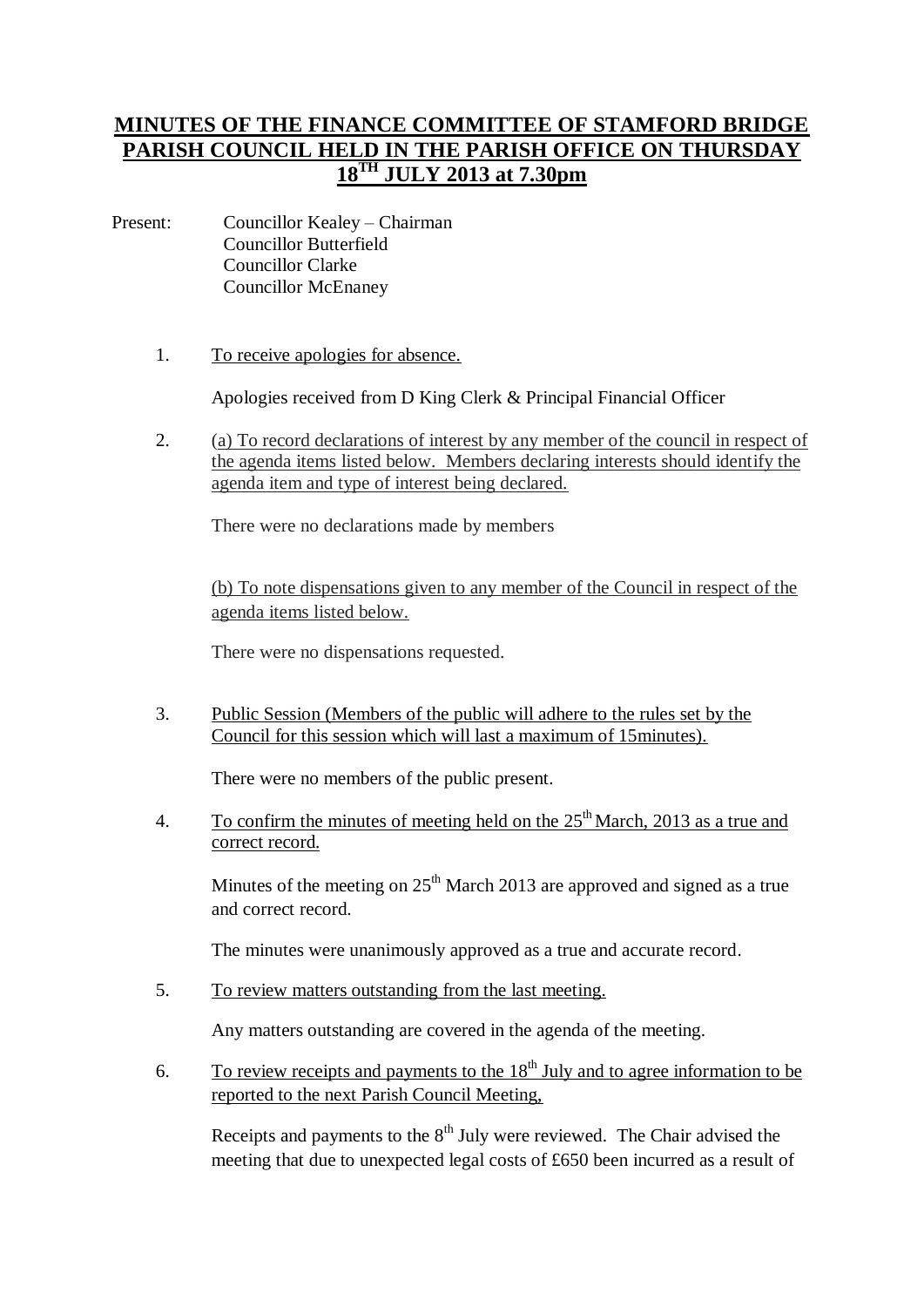the equipment store been built, there would be an overspend on professional fees of in the order of £650. This would be reported to the next Parish Council meeting. There were no other areas of concern resulting from the review. The Chair asked that in future the review of receipts and payments and year end projection be undertaken by D King as was agreed at an earlier Finance Meeting.

7. To review the draft financial regulations and agree action required.

The response of ERNLLCA to the draft financial regulations has still not been received and therefore this agenda item will be placed on the next meeting's agenda.

8. Discuss costs for a new salt bin outside the Bay Horse/Fish and Chip Shop following ERYCs approval of the drawings.

The committee expressed concern that the potential cost of the bin may be considerably higher than the budgeted sum of £260. Councillor Butterfield will raise this item at the next Parish Council Meeting.

9 To discuss the Grant Application from the Scout and Guide Association.

The grant application submitted by the Scout and Guide Association was discussed in detail and the committee unanimously agreed that it would recommend to the next Parish Council Meeting that the grant request from the Scouts and Guide Association in the sum of £997.50 be paid. This would cover the cost of cavity wall insulation in the Scout and Guides HQ building.

10. Review misc. payments to date and agree action if necessary to be recommended to the Parish Council.

It was noted that to date, there was one miscellaneous payment of £150 for the development of the new web site. The Chair will report this to the next meeting.

11. To prepare recommendations to the Parish Council on the amount of grit to be purchased for winter 2013/14.

Councillor Butterfield agreed to meet the farmer- responsible for gritting to agree what quantity of grit should be purchased for use in the coming winter. Councillor Butterfield will then place a proposal before the Parish Council regarding the recommended spend.